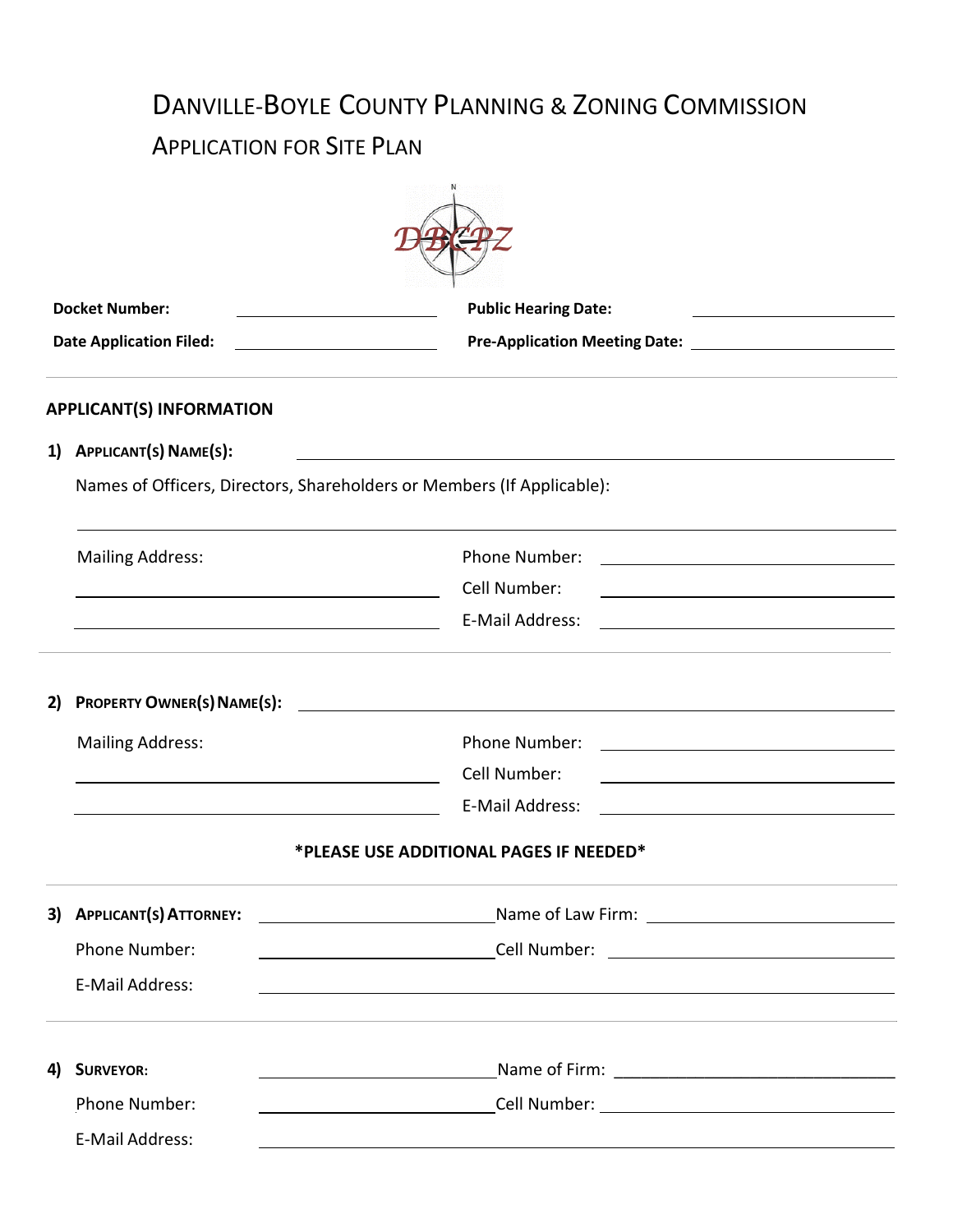| 5)                                                                                                    | <b>ENGINEER:</b>                                                                                        |                                                                                  |  |  |  |  |  |
|-------------------------------------------------------------------------------------------------------|---------------------------------------------------------------------------------------------------------|----------------------------------------------------------------------------------|--|--|--|--|--|
|                                                                                                       | Phone Number:                                                                                           |                                                                                  |  |  |  |  |  |
|                                                                                                       | E-Mail Address:                                                                                         |                                                                                  |  |  |  |  |  |
|                                                                                                       |                                                                                                         |                                                                                  |  |  |  |  |  |
|                                                                                                       |                                                                                                         |                                                                                  |  |  |  |  |  |
| 6)                                                                                                    | <b>ARCHITECT:</b>                                                                                       | <u> 1989 - Johann Barnett, fransk politiker (</u>                                |  |  |  |  |  |
|                                                                                                       | <b>Phone Number:</b>                                                                                    |                                                                                  |  |  |  |  |  |
|                                                                                                       | E-Mail Address:                                                                                         | <u> 1989 - Johann John Stone, mensk politik (f. 1989)</u>                        |  |  |  |  |  |
|                                                                                                       |                                                                                                         |                                                                                  |  |  |  |  |  |
|                                                                                                       |                                                                                                         |                                                                                  |  |  |  |  |  |
| 7)                                                                                                    | <b>LANDSCAPE ARCHITECT:</b>                                                                             |                                                                                  |  |  |  |  |  |
|                                                                                                       | <b>Phone Number:</b>                                                                                    | ________________________________Cell Number: ___________________________________ |  |  |  |  |  |
|                                                                                                       | E-Mail Address:                                                                                         | ,我们也不会有一个人的人,我们也不会有一个人的人,我们也不会有一个人的人。""我们,我们也不会有一个人的人,我们也不会有一个人的人。""我们,我们也不会有一个人 |  |  |  |  |  |
|                                                                                                       |                                                                                                         |                                                                                  |  |  |  |  |  |
|                                                                                                       | <b>APPLICATION CHECKLIST</b>                                                                            |                                                                                  |  |  |  |  |  |
|                                                                                                       |                                                                                                         |                                                                                  |  |  |  |  |  |
|                                                                                                       | A completed and signed Application                                                                      | Site Plan Amendment or PUD Amendment                                             |  |  |  |  |  |
| $\bigcup$ New Site Plan Application<br>Water/Sewer/ Floodplain Verification Letter(s) or Signature(s) |                                                                                                         |                                                                                  |  |  |  |  |  |
|                                                                                                       | Complete set of project plans prepared by a licensed surveyor or engineer depicting the various         |                                                                                  |  |  |  |  |  |
|                                                                                                       | portion(s) of the property to be included in the proposed Site Plan project (Please include: two (2) -  |                                                                                  |  |  |  |  |  |
|                                                                                                       | 18" x 24" plan-sets and two (2) - 11" x 17" plan-sets)<br>Two (2) sets of Landscape Plan, if applicable |                                                                                  |  |  |  |  |  |
|                                                                                                       | Two (2) sets of Topographic Survey/Drainage Plan & Calculations                                         |                                                                                  |  |  |  |  |  |
|                                                                                                       | Traffic Impact Study (TIS) and/ or Geologic Analysis (Phase I), if required                             |                                                                                  |  |  |  |  |  |
| Two (2) sets of site Architectural Plan, including proposed elevations of all building sides          |                                                                                                         |                                                                                  |  |  |  |  |  |
|                                                                                                       | Two (2) draft sets of proposed Property or Condominium Owners Association Covenants, Master             |                                                                                  |  |  |  |  |  |
|                                                                                                       | Deed or Restrictions, if applicable                                                                     |                                                                                  |  |  |  |  |  |
|                                                                                                       | <b>Filing and Recording Fees</b>                                                                        |                                                                                  |  |  |  |  |  |

## **SITE PLAN REQUEST**

*Please describe, in detail, the proposed use and desired site plan project request of the property being considered: \_\_\_\_\_\_\_\_\_\_\_\_\_\_\_\_\_\_\_\_\_\_\_\_\_\_\_\_\_\_\_\_\_\_\_\_\_\_\_\_\_\_\_\_\_\_\_\_\_\_\_\_\_\_\_\_\_\_\_\_\_\_\_\_\_\_\_\_\_\_\_\_\_\_\_\_\_\_\_\_\_\_\_\_\_\_\_\_\_\_\_\_\_\_*

*\_\_\_\_\_\_\_\_\_\_\_\_\_\_\_\_\_\_\_\_\_\_\_\_\_\_\_\_\_\_\_\_\_\_\_\_\_\_\_\_\_\_\_\_\_\_\_\_\_\_\_\_\_\_\_\_\_\_\_\_\_\_\_\_\_\_\_\_\_\_\_\_\_\_\_\_\_\_\_\_\_\_\_\_\_\_\_\_\_\_\_\_\_\_ \_\_\_\_\_\_\_\_\_\_\_\_\_\_\_\_\_\_\_\_\_\_\_\_\_\_\_\_\_\_\_\_\_\_\_\_\_\_\_\_\_\_\_\_\_\_\_\_\_\_\_\_\_\_\_\_\_\_\_\_\_\_\_\_\_\_\_\_\_\_\_\_\_\_\_\_\_\_\_\_\_\_\_\_\_\_\_\_\_\_\_\_\_\_ \_\_\_\_\_\_\_\_\_\_\_\_\_\_\_\_\_\_\_\_\_\_\_\_\_\_\_\_\_\_\_\_\_\_\_\_\_\_\_\_\_\_\_\_\_\_\_\_\_\_\_\_\_\_\_\_\_\_\_\_\_\_\_\_\_\_\_\_\_\_\_\_\_\_\_\_\_\_\_\_\_\_\_\_\_\_\_\_\_\_\_\_\_\_*